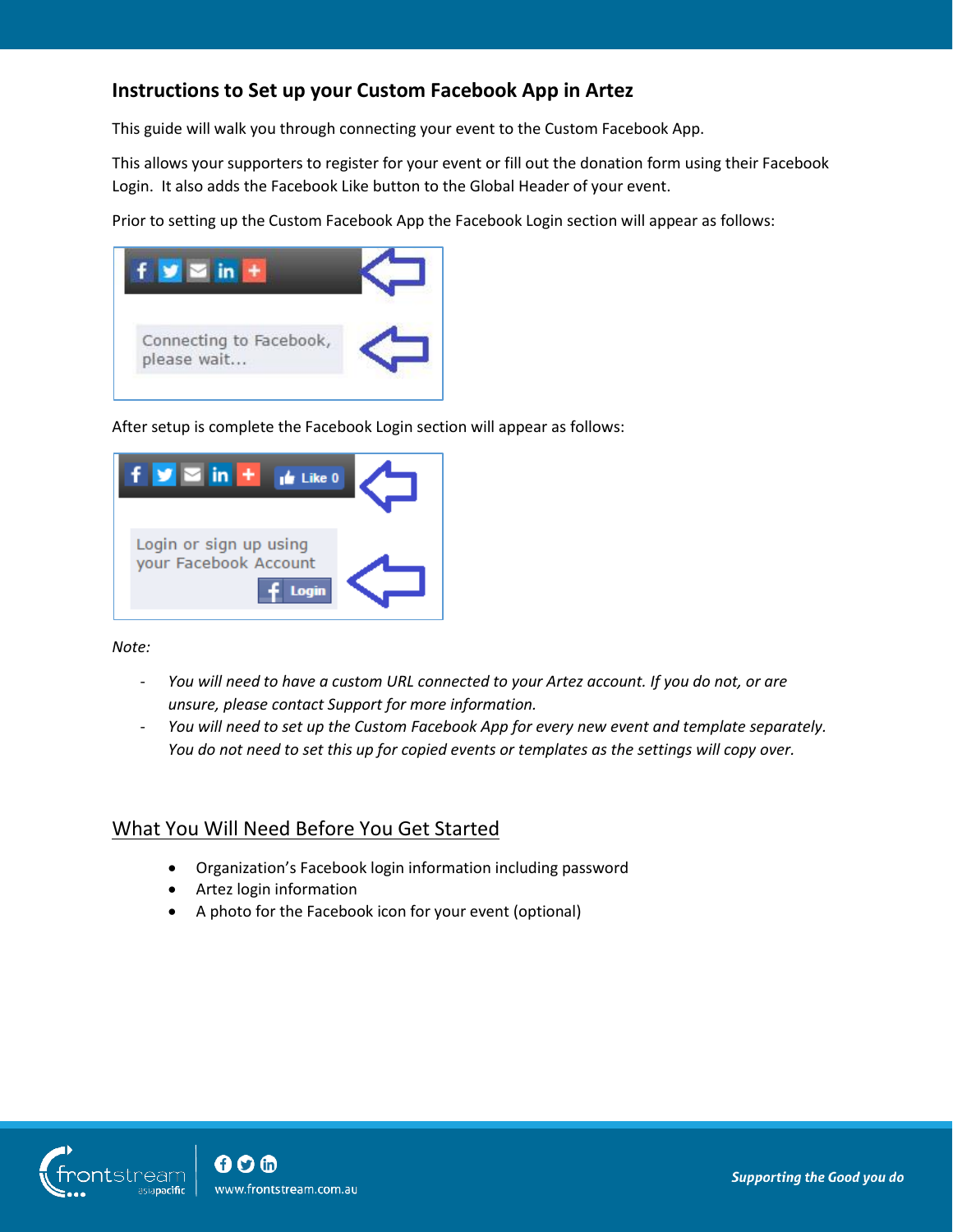# Instructions:

- **1. Login to Artez**
	- a. Login to your Artez account as normal

### **2. Navigating to Facebook Custom Settings**

- a. Click on Events and select your Event
- b. Click on Widgets in the left menu
- c. Click on Manage below Social Network Settings
- d. Scroll down to the bottom and click on Configure custom Facebook app

| All fields are required unless otherwise noted.<br>You may receive a tax receipt once the donation | $\frac{1}{2}$ ?              |  |
|----------------------------------------------------------------------------------------------------|------------------------------|--|
| Thank You Page Custom Message                                                                      |                              |  |
| Thank you for sponsoring<br>%ParticipantFirstName%. Your contribution to                           | $\overline{\mathbf{?}}$<br>÷ |  |
|                                                                                                    |                              |  |

#### **3. Set up Facebook Social Integration**

a. Click on the grey check mark next to Facebook Social Integration

| Choose the language you wish to modify: English ▼                                                                                                                                                                 |                                           |
|-------------------------------------------------------------------------------------------------------------------------------------------------------------------------------------------------------------------|-------------------------------------------|
| <b>Facebook Like A</b>                                                                                                                                                                                            |                                           |
| The Like button lets a user share your content with friends on Facebook. When the user clicks the Like button on your site, a story appears<br>in the user's friends' News Feed with a link back to your website. |                                           |
| The Like button will appear with the Social Network Sharing icons.                                                                                                                                                | <b>El Like &lt;1.6m</b><br><b>Preview</b> |
| <b>Facebook Social Integration</b>                                                                                                                                                                                |                                           |
|                                                                                                                                                                                                                   |                                           |

#### **4. Login to Facebook**

- a. In another window or in another browser, login to your organization's Facebook account
- b. Then in the address bar on the Facebook page you just logged in to, type in "developers.facebook.com" and click Enter

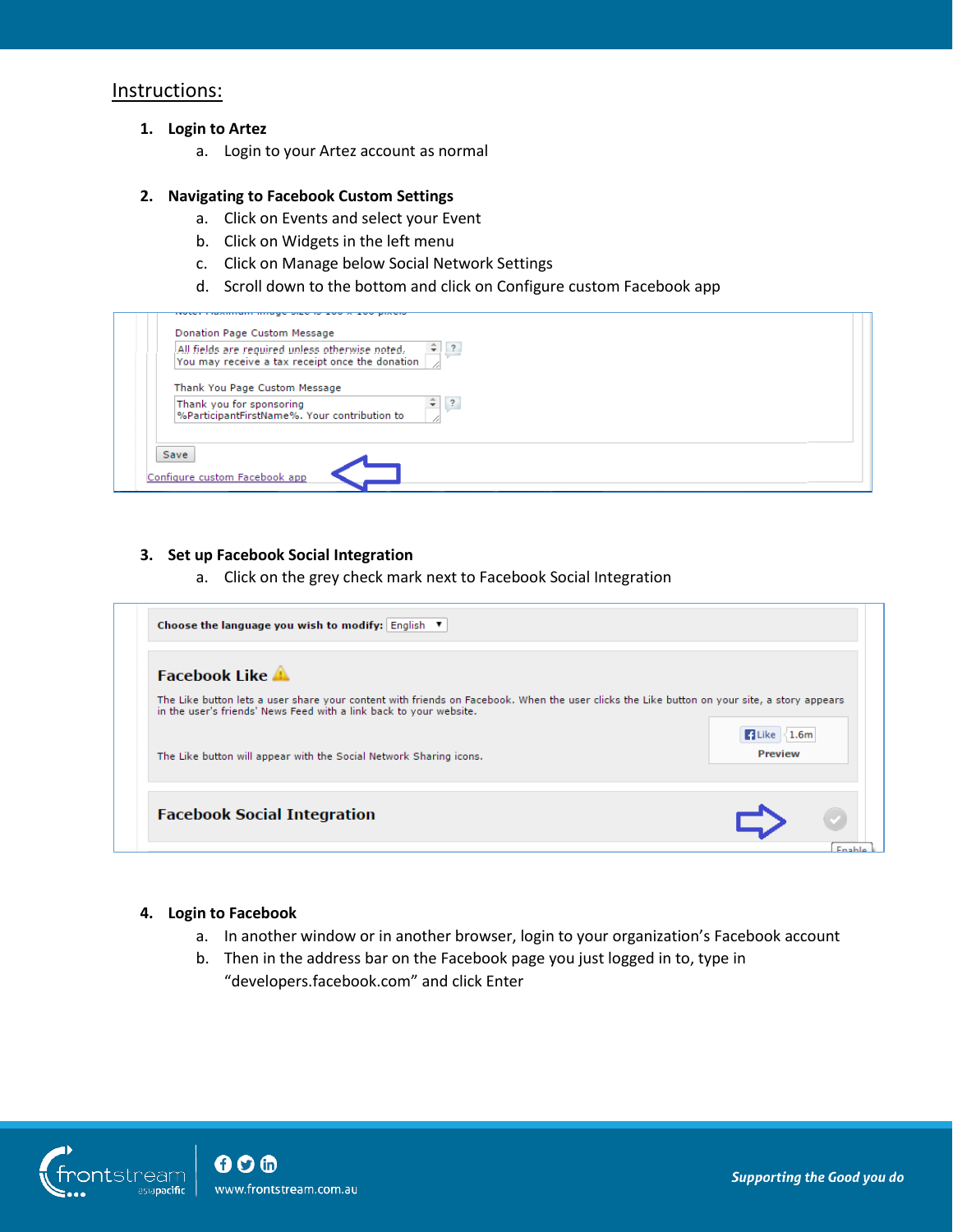| ۱۶             | Events » Social Network 8 X<br>Facebook      | ×                                 |                                                  |         |
|----------------|----------------------------------------------|-----------------------------------|--------------------------------------------------|---------|
| С              | <sup>1</sup> developers.facebook.com         |                                   |                                                  |         |
|                | developers.facebook.com                      |                                   |                                                  |         |
|                | Q developers.facebook.com - Google Search    |                                   |                                                  |         |
|                | developers.facebook.com/tools/debug<br>Ľ     |                                   |                                                  |         |
|                | developers.facebook.com/docs/graph-api<br>D. |                                   |                                                  |         |
|                | D.<br>developers.facebook.com/docs           |                                   |                                                  |         |
|                | D.<br>developers.facebook.com/docs/plugins   |                                   |                                                  |         |
|                | Messages                                     |                                   |                                                  | 19      |
| <b>EXPLORE</b> |                                              |                                   |                                                  | Mi<br>ᄶ |
| 23             | Events                                       | Photo / Video<br>Photo Album<br>E | 0.0.0                                            | Be<br>ᄶ |
|                |                                              |                                   |                                                  | 13      |
|                | Pages                                        |                                   | <b>Post</b><br>Only Me $\blacktriangledown$<br>≏ | Se<br>▼ |
|                | Groups                                       |                                   |                                                  |         |

## **5. Add a New App**

a. Click on My Apps in the top right corner

| facebook for developers | Products | Docs Tools & Support News Case Studies |  | Search | My Apps v |
|-------------------------|----------|----------------------------------------|--|--------|-----------|
|                         |          |                                        |  |        |           |

## b. Click on the green Add a New App button in the top right corner

| <b>facebook</b> for developers |  | Products Docs Tools & Support News | <b>Case Studies</b> | My Apps v<br>Search |
|--------------------------------|--|------------------------------------|---------------------|---------------------|
| Search apps by title           |  |                                    |                     | + Add a New App     |

# **6. Create a New App ID**

- a. Display Name type in your Artez event name
- b. Category choose Lifestyle or the most applicable category
- c. Click on Create App ID

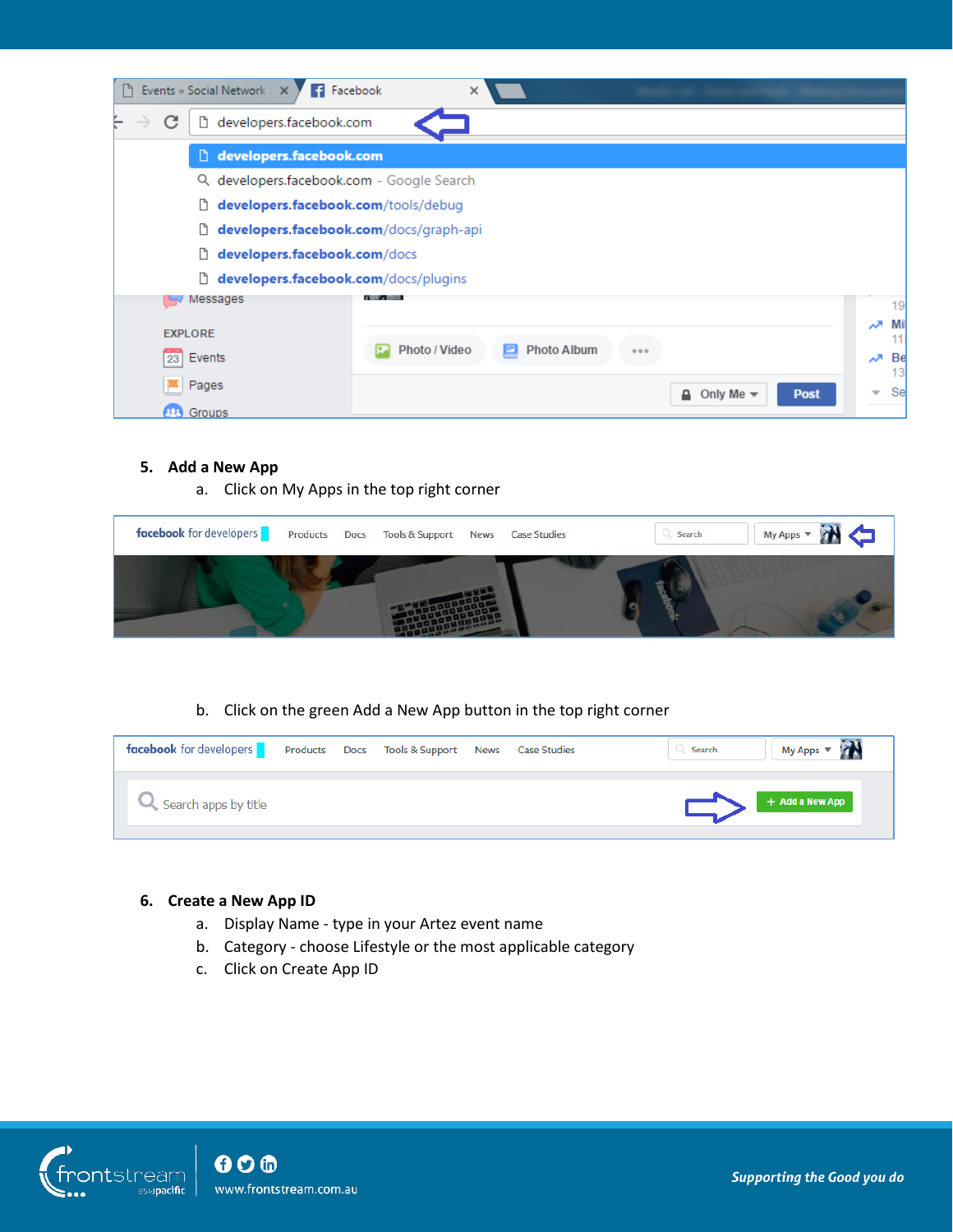| Create a New App ID                                       |                      |
|-----------------------------------------------------------|----------------------|
| Get started integrating Facebook into your app or website |                      |
| Display Name                                              |                      |
| Walk for Charity                                          |                      |
| <b>Contact Email</b>                                      |                      |
| tchin@artez.com                                           |                      |
| Category                                                  |                      |
| Lifestyle $\star$                                         |                      |
|                                                           | <b>Create App ID</b> |

d. Security Check – enter the text that appears in the box above and click Submit

| Create a New App ID                                                                                        |          |
|------------------------------------------------------------------------------------------------------------|----------|
| <b>Security Check</b><br>Get starte                                                                        |          |
| Display N<br>Walk for                                                                                      |          |
| Can't read the text above?<br>Try another text or an audio captcha<br>Contact <b>E</b><br>Text in the box: |          |
| tchin@a<br>bllwadjs<br>What's this?                                                                        |          |
| Category<br>If you think you're seeing this by mistake, please let us know.                                |          |
| Lifestyle<br><b>Submit</b><br>Cancel                                                                       |          |
| Cancel<br>By proceeding, you agree to the Facebook Platform Policies                                       | Create / |

e. Click Create App ID

T.

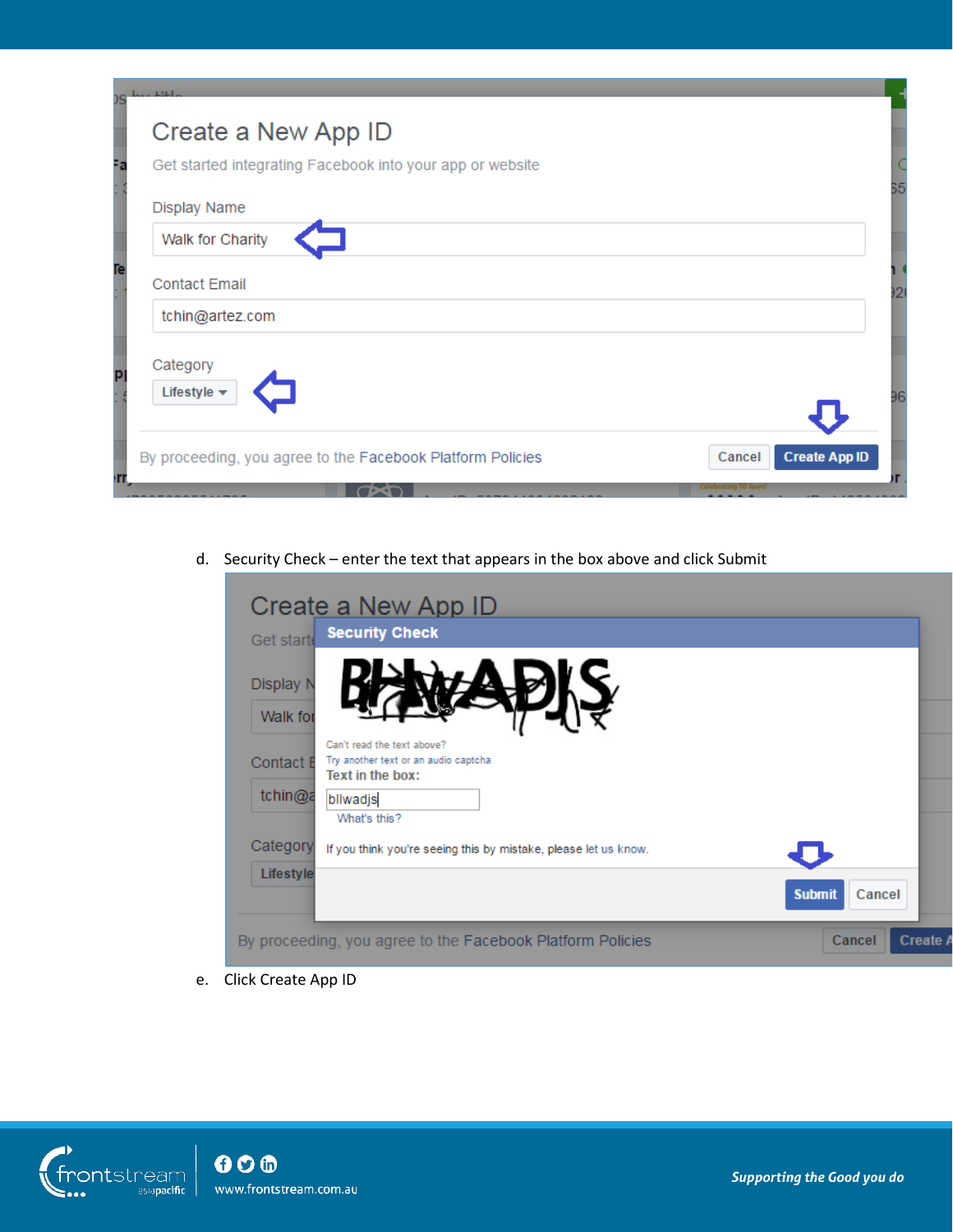## **7. Update Custom Facebook App Settings in Facebook**

a. Click on Settings in the left menu

| <b>Walk for Charity</b>                             | APP ID: 1075703582533921                     |
|-----------------------------------------------------|----------------------------------------------|
| ▧                                                   | <b>View Analytics</b>                        |
| ॼ                                                   | ᆻ                                            |
| <b>Dashboard</b><br><b>Settings</b><br><b>Roles</b> | <b>Product Setup</b>                         |
| <b>Alerts</b>                                       | <b>Facebook Login</b>                        |
| <b>App Review</b>                                   | The world's number one social login product. |

b. In the App Domains field, add your secure URL from the Artez page (the highlighted part only)

| <b>IMPORTANT: Copy these values</b> |                                                                           |
|-------------------------------------|---------------------------------------------------------------------------|
|                                     |                                                                           |
| • Site Name:                        |                                                                           |
|                                     |                                                                           |
| • Site URL:                         |                                                                           |
|                                     | https://secure.yourcharityname.com/registrant/startup.aspx?eventid=213164 |
|                                     |                                                                           |
|                                     |                                                                           |
| <b>Set Up Facebook Connect</b>      |                                                                           |
|                                     |                                                                           |
|                                     |                                                                           |

c. Add App Icon image (optional)

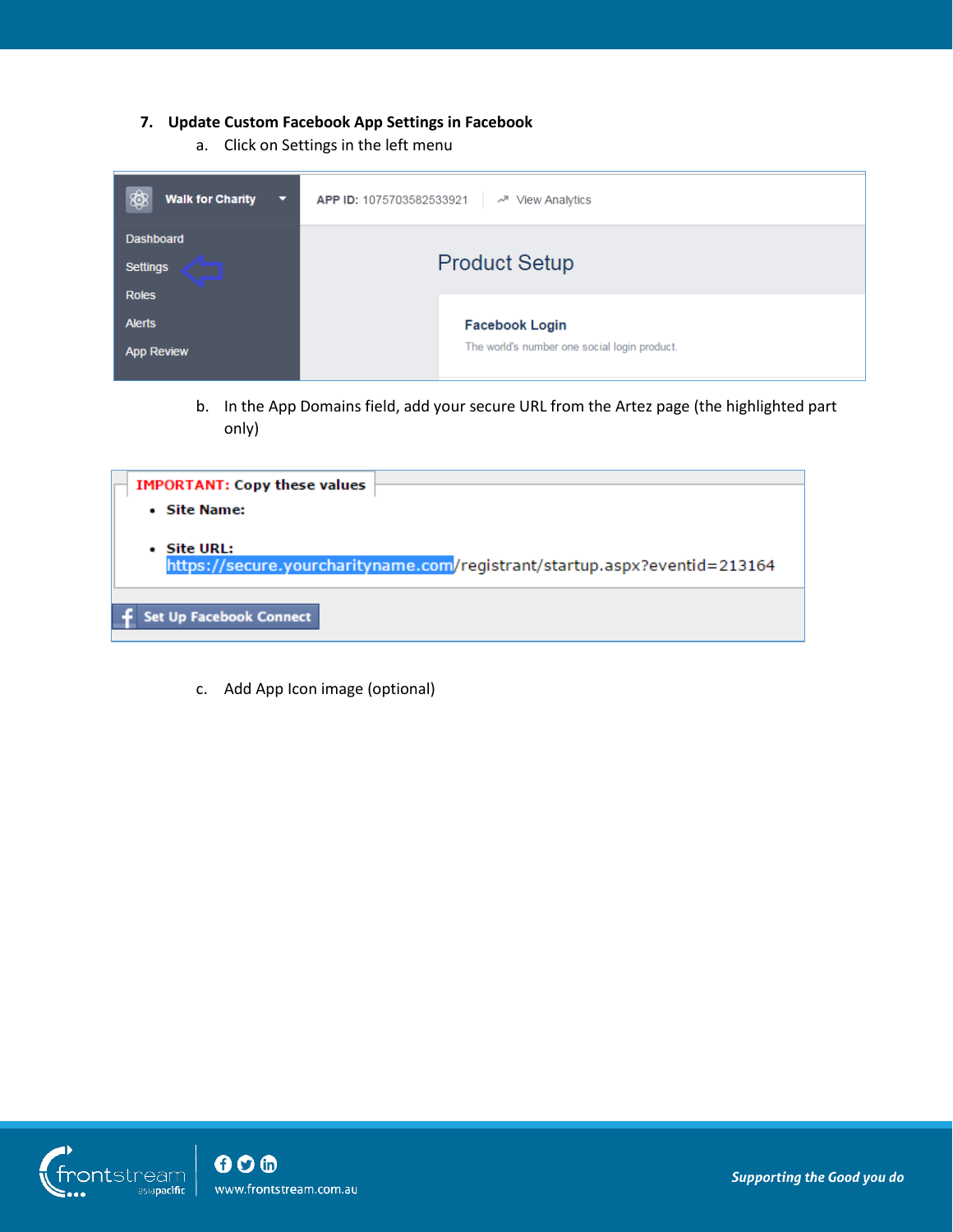| App ID                                          | App Secret                                        |      |
|-------------------------------------------------|---------------------------------------------------|------|
| 1075703582533921                                |                                                   | Show |
| <b>Display Name</b>                             | Namespace                                         |      |
| Walk for Charity                                |                                                   |      |
| <b>App Domains</b>                              | <b>Contact Email</b>                              |      |
| https://secure.yourcharityname.com x            | tchin@artez.com                                   |      |
| Privacy Policy URL                              | Terms of Service URL                              |      |
| Privacy policy for Login dialog and App Details | Terms of Service for Login dialog and App Details |      |
| App Icon                                        | Category                                          |      |
|                                                 | Lifestyle $\blacktriangledown$                    |      |
|                                                 |                                                   |      |
|                                                 |                                                   |      |

## d. Click on +Add Platform

| App Icon    | Category                       |  |
|-------------|--------------------------------|--|
| $+$         | Lifestyle $\blacktriangledown$ |  |
| 1024 x 1024 |                                |  |
|             |                                |  |
|             | + Add Platform                 |  |

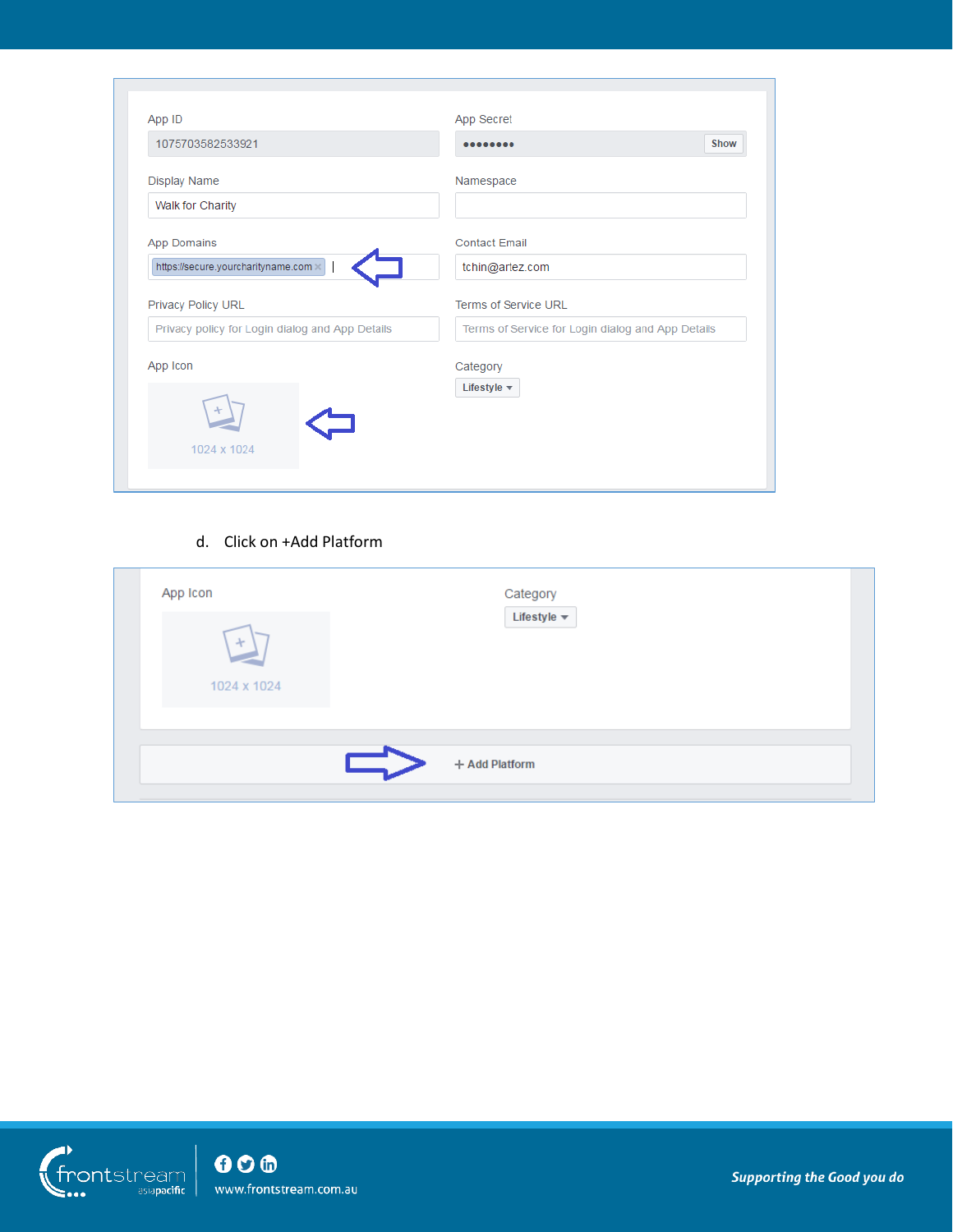#### i. Click on Website

| 1075703582533921       |          |             |                     |    |
|------------------------|----------|-------------|---------------------|----|
| <b>Select Platform</b> |          |             |                     |    |
| -FI                    |          |             |                     |    |
| <b>Facebook Canvas</b> | Website  | iOS         | <b>Android</b>      |    |
|                        |          |             |                     | an |
|                        |          |             |                     |    |
| <b>Windows App</b>     | Page Tab | <b>Xbox</b> | <b>Play Station</b> |    |
|                        |          |             |                     |    |

ii. Copy the Site URL from the Artez FB Social Integration Page in to the Site URL box on the Facebook set up page.

| <b>IMPORTANT: Copy these values</b>                                                      |  |
|------------------------------------------------------------------------------------------|--|
| • Site Name:                                                                             |  |
| • Site URL:<br>https://secure.yourcharityname.com/registrant/startup.aspx?eventid=213164 |  |
| <b>Set Up Facebook Connect</b>                                                           |  |

e. Click Save Changes

| 1024 x 1024                                                               |                                       |
|---------------------------------------------------------------------------|---------------------------------------|
| Website                                                                   | <b>Quick Start</b><br>$\times$        |
| <b>Site URL</b>                                                           |                                       |
| https://secure.yourcharityname.com/registrant/startup.aspx?eventid=213164 |                                       |
| + Add Platform                                                            |                                       |
|                                                                           | <b>Save Changes</b><br><b>Discard</b> |

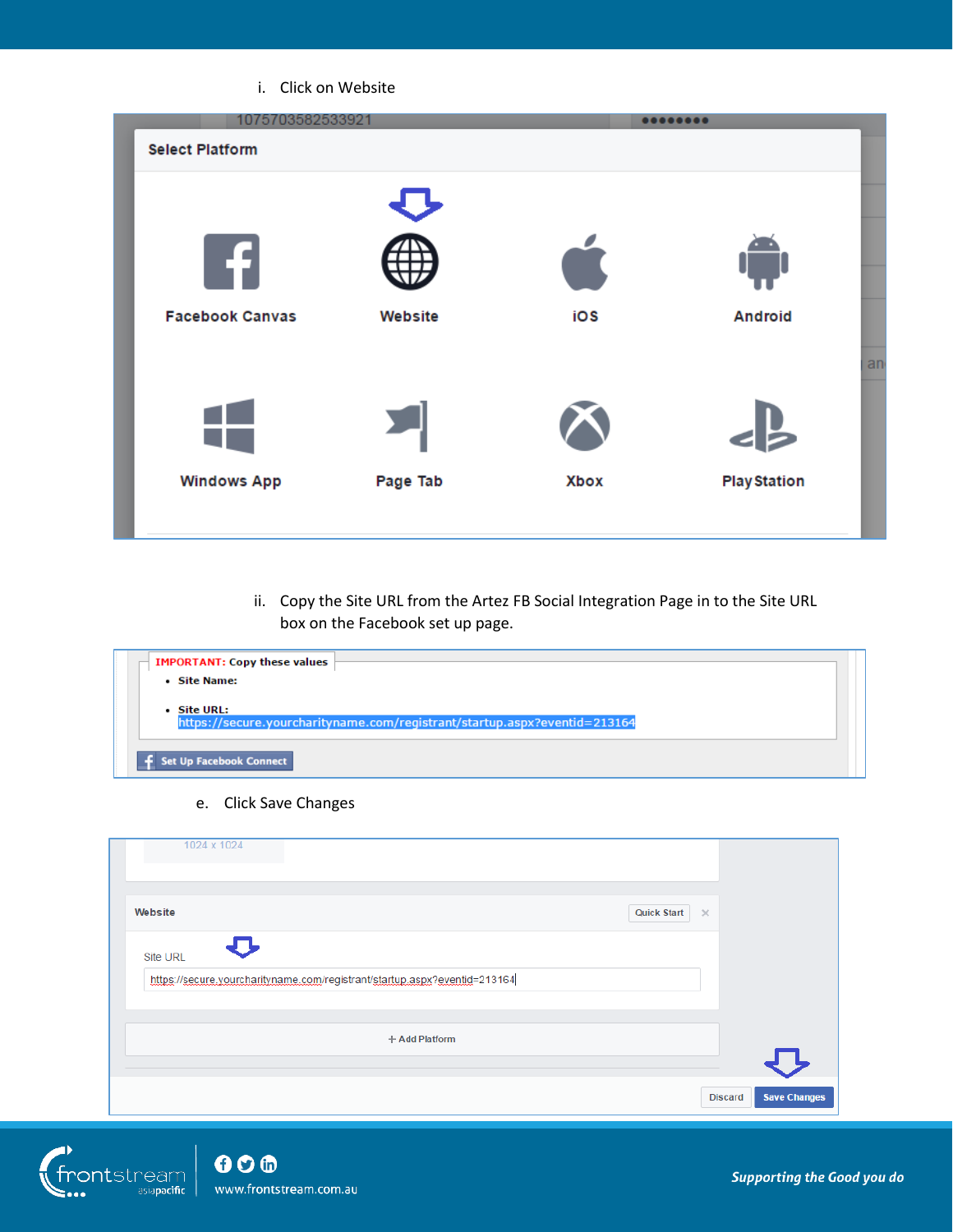### **8. Activate Facebook App**

a**.** Click on App Review in the left menu

| <b>Walk for Charity</b><br>▧<br>□ | APP ID: 1075703582533921<br>« <sup>™</sup> View Analytics |
|-----------------------------------|-----------------------------------------------------------|
| <b>Dashboard</b>                  |                                                           |
| <b>Settings</b>                   | App ID                                                    |
| <b>Basic</b><br>Advanced          | 1075703582533921                                          |
| <b>Roles</b>                      | <b>Display Name</b>                                       |
| <b>Alerts</b>                     | Walk for Charity                                          |
| <b>App Review</b>                 | <b>App Domains</b>                                        |
| <b>PRODUCTS</b>                   | secure.yourcharityname.com x<br>__                        |

b. Update "Make (Event Name) Public?" to Yes by sliding your mouse to the left

|           | Make Walk for Charity public?                                    |                           |
|-----------|------------------------------------------------------------------|---------------------------|
| <b>No</b> | Your app is in development and unavailable to the public.        |                           |
|           | Submit Items for Approval                                        |                           |
|           | Some Facebook integrations require approval before public usage. | <b>Start a Submission</b> |

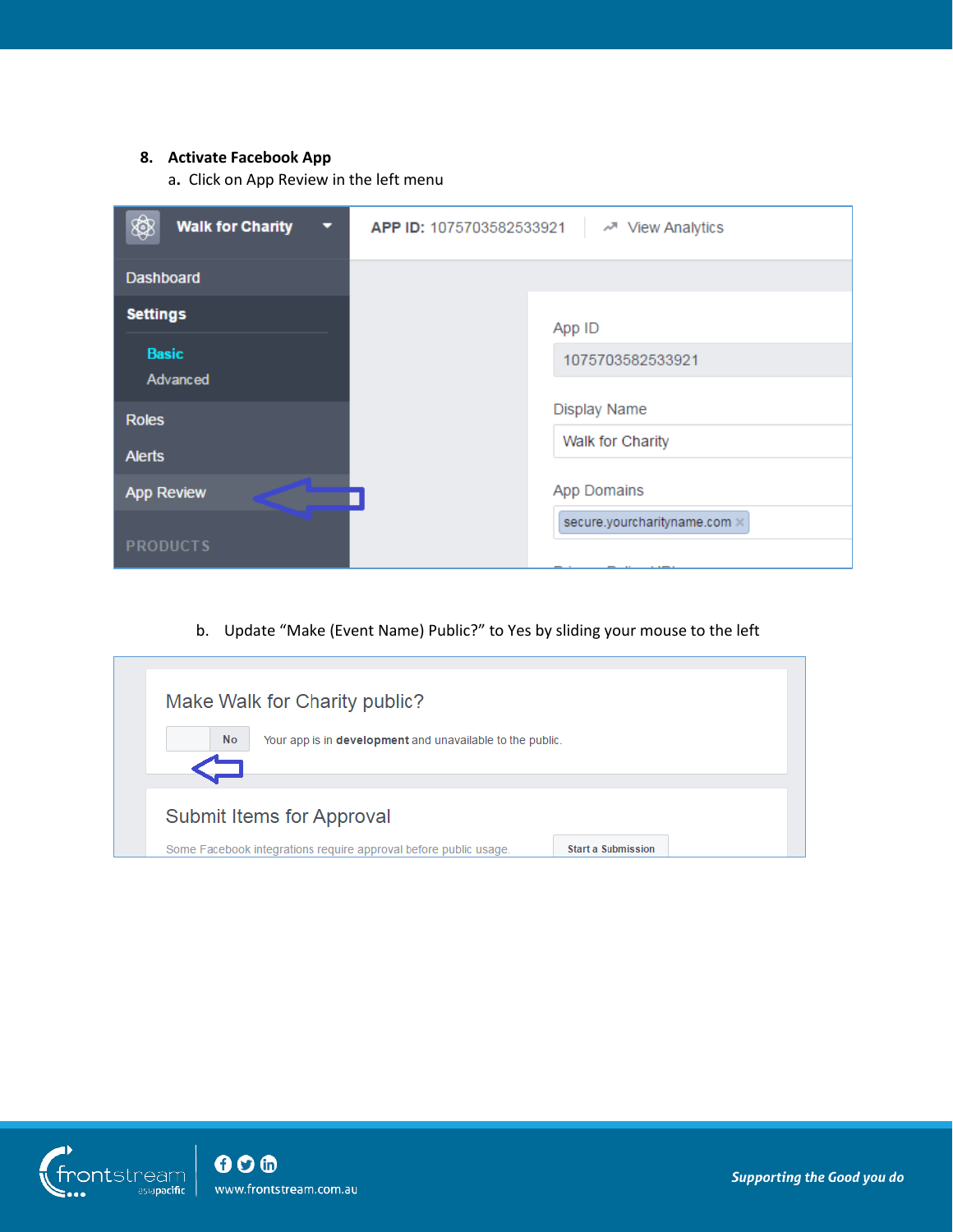c. Click Confirm

|    | <b>Make App Public?</b>                                                                 | $\times$ |  |
|----|-----------------------------------------------------------------------------------------|----------|--|
|    | Are you sure you want to make your app public? It will become<br>available to everyone. |          |  |
| Su | Cancel<br><b>Confirm</b>                                                                |          |  |

## **9. Set up your Custom Facebook App in your Artez event**

a. Click on Settings in the left menu on the Facebook page to get all the information needed

| <b>Settings</b>          | App ID                                                                | App Secret                                        |
|--------------------------|-----------------------------------------------------------------------|---------------------------------------------------|
| <b>Basic</b><br>Advanced | 1075703582533921                                                      | <b>Reset</b><br>87f211f0c751c822b4011700e76cb25b  |
| <b>Roles</b>             | <b>Display Name</b><br>Walk for Charity                               | Namespace                                         |
| <b>Alerts</b>            |                                                                       |                                                   |
| <b>App Review</b>        | <b>App Domains</b><br>secure.yourcharityname.com                      | <b>Contact Email</b><br>tchin@artez.com           |
| <b>PRODUCTS</b>          |                                                                       | <b>Terms of Service URL</b>                       |
| + Add Product            | Privacy Policy URL<br>Privacy policy for Login dialog and App Details | Terms of Service for Login dialog and App Details |
|                          | App Icon                                                              | Category<br>Lifestyle $\star$                     |

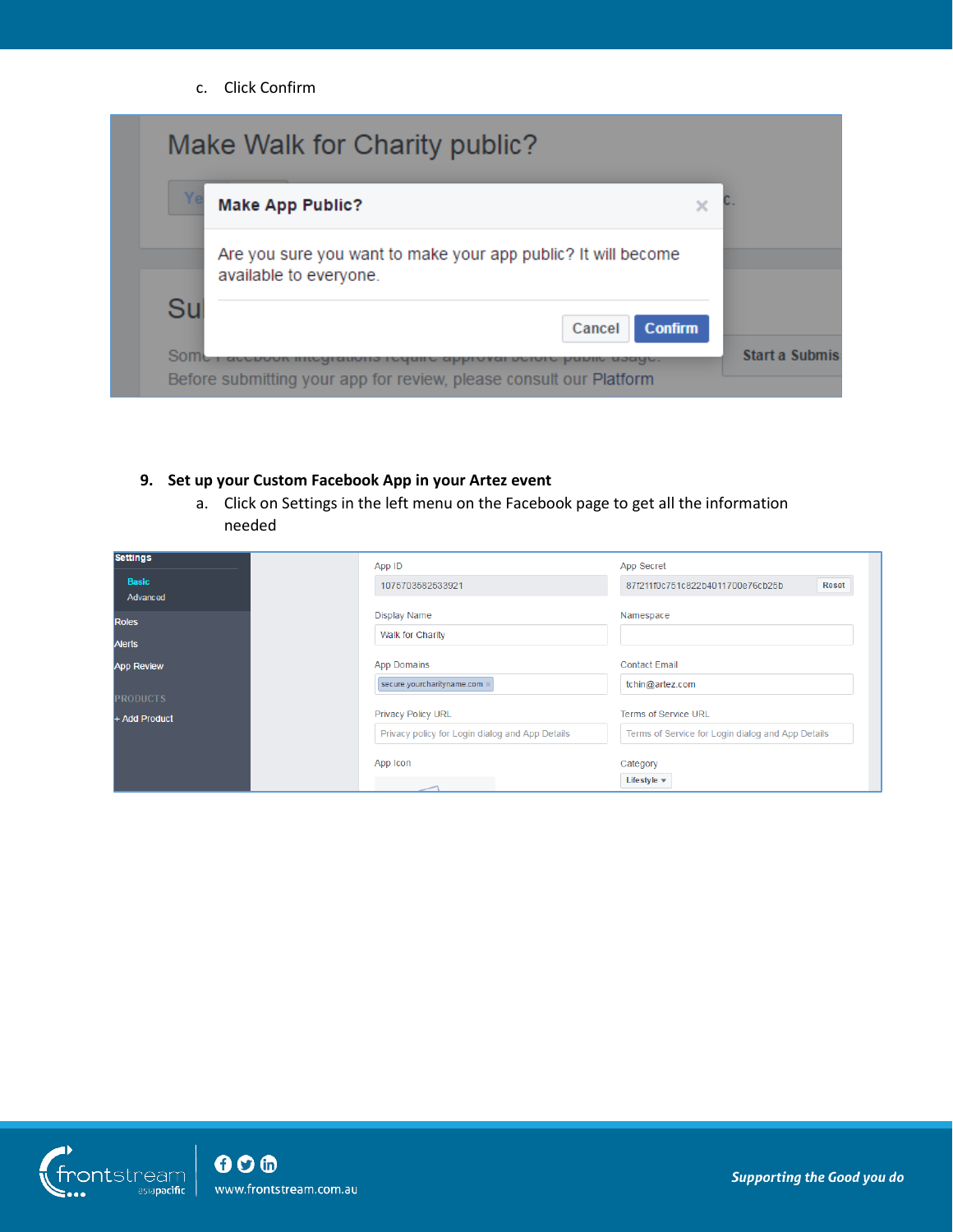- b. App ID copy and paste it in to the Facebook App ID field in Artez
- c. App Secret click the Show button in Facebook, copy and paste in to the Facebook App Secret field in Artez
	- i. You may be required to enter your Facebook password during this step
	- ii. Please enter in the Password field and click Submit
- d. Organization Name please put the name of your organization
- e. Describes your Organization please choose non profit from the list

| <b>Set Up Facebook Connect</b><br>1. Select 'Create New App' button [?]<br>2. Agree to the Facebook Terms and Conditions<br>3. Copy both your App ID and App Secret for Step 5 [?]<br>4. Scroll down and select "Website" and submit your Site URL [?]<br>5. Paste your App ID and App Secret below<br>Facebook App ID (required)<br>$\overline{\mathcal{E}}$<br>1075703582533921<br>Facebook App Secret (required)<br>$\overline{\mathbf{?}}$<br>87f211f0c751c822b4011700e76cb25b<br><b>Organization Name (required)</b> | https://secure.yourcharityname.com/registrant/startup.aspx?eventid=213164 |
|---------------------------------------------------------------------------------------------------------------------------------------------------------------------------------------------------------------------------------------------------------------------------------------------------------------------------------------------------------------------------------------------------------------------------------------------------------------------------------------------------------------------------|---------------------------------------------------------------------------|
|                                                                                                                                                                                                                                                                                                                                                                                                                                                                                                                           |                                                                           |
|                                                                                                                                                                                                                                                                                                                                                                                                                                                                                                                           |                                                                           |
|                                                                                                                                                                                                                                                                                                                                                                                                                                                                                                                           |                                                                           |
|                                                                                                                                                                                                                                                                                                                                                                                                                                                                                                                           |                                                                           |
|                                                                                                                                                                                                                                                                                                                                                                                                                                                                                                                           |                                                                           |
|                                                                                                                                                                                                                                                                                                                                                                                                                                                                                                                           |                                                                           |
|                                                                                                                                                                                                                                                                                                                                                                                                                                                                                                                           |                                                                           |
|                                                                                                                                                                                                                                                                                                                                                                                                                                                                                                                           |                                                                           |
|                                                                                                                                                                                                                                                                                                                                                                                                                                                                                                                           |                                                                           |
|                                                                                                                                                                                                                                                                                                                                                                                                                                                                                                                           |                                                                           |
|                                                                                                                                                                                                                                                                                                                                                                                                                                                                                                                           |                                                                           |
|                                                                                                                                                                                                                                                                                                                                                                                                                                                                                                                           |                                                                           |
|                                                                                                                                                                                                                                                                                                                                                                                                                                                                                                                           | My Charity                                                                |
|                                                                                                                                                                                                                                                                                                                                                                                                                                                                                                                           |                                                                           |
| What best describes your organization? (required)<br>Non Profit                                                                                                                                                                                                                                                                                                                                                                                                                                                           |                                                                           |
|                                                                                                                                                                                                                                                                                                                                                                                                                                                                                                                           |                                                                           |
|                                                                                                                                                                                                                                                                                                                                                                                                                                                                                                                           | <b>SAVE</b>                                                               |
|                                                                                                                                                                                                                                                                                                                                                                                                                                                                                                                           |                                                                           |
|                                                                                                                                                                                                                                                                                                                                                                                                                                                                                                                           |                                                                           |

f. Click Save

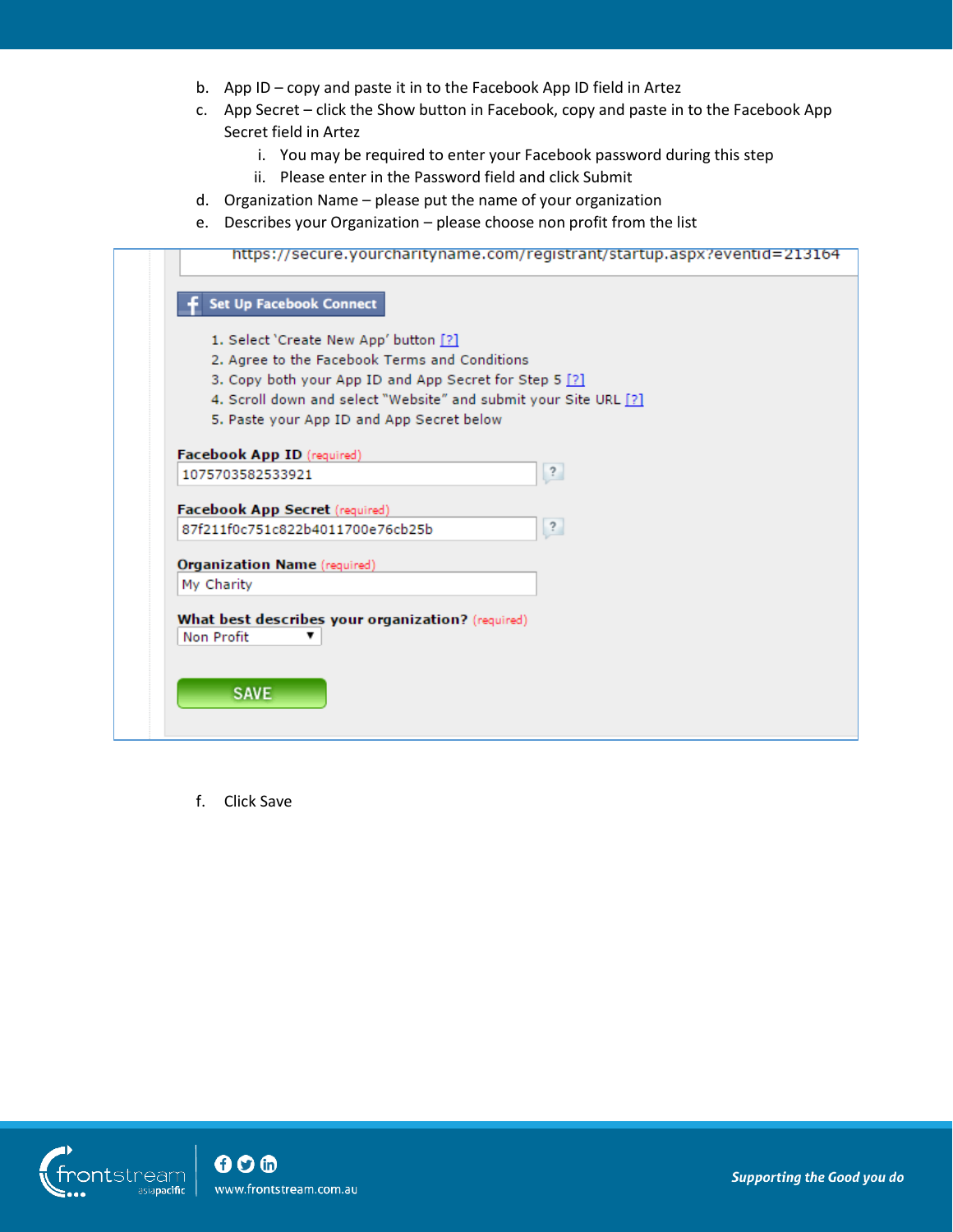g. If all steps were completed successfully you should see the following:

| Saved successfully!                                                                                                                                                                                               |                                                    |
|-------------------------------------------------------------------------------------------------------------------------------------------------------------------------------------------------------------------|----------------------------------------------------|
| Choose the language you wish to modify: English ▼                                                                                                                                                                 |                                                    |
| <b>Facebook Like</b>                                                                                                                                                                                              |                                                    |
| The Like button lets a user share your content with friends on Facebook. When the user clicks the Like button on your site, a story appears<br>in the user's friends' News Feed with a link back to your website. |                                                    |
| The Like button will appear with the Social Network Sharing icons.                                                                                                                                                | $\blacksquare$ Like $\vert$ 1.6m<br><b>Preview</b> |
| <b>Facebook Social Integration</b>                                                                                                                                                                                | <b>Edit Settings</b>                               |
| <b>Publish Donation to Facebook Wall</b>                                                                                                                                                                          | <b>Edit Settings</b>                               |
| <b>Single Sign On - Donation</b>                                                                                                                                                                                  | <b>Edit Settings</b>                               |
| Single Sign On - Registration                                                                                                                                                                                     | <b>Edit Settings</b>                               |

### **10. Add French (if required)**

a. Choose French from the drop down at the top of the Artez page

| <b>Walk for Charity</b><br><b>Facebook Custom Settings</b>                                                                                                                                                        |                |
|-------------------------------------------------------------------------------------------------------------------------------------------------------------------------------------------------------------------|----------------|
| Enable Social Network sharing and Facebook Connect to allow your supporters to share your cause on social media sites.                                                                                            |                |
| Choose the language you wish to modify: English ▼<br>English<br>Français                                                                                                                                          |                |
| <b>Facebook Like</b>                                                                                                                                                                                              |                |
| The Like button lets a user share your content with friends on Facebook. When the user clicks the Like button on your site, a story appears<br>in the user's friends' News Feed with a link back to your website. |                |
|                                                                                                                                                                                                                   | Like \1.6m     |
| The Like button will appear with the Social Network Sharing icons.                                                                                                                                                | <b>Preview</b> |



 $000$ www.frontstream.com.au

Supporting the Good you do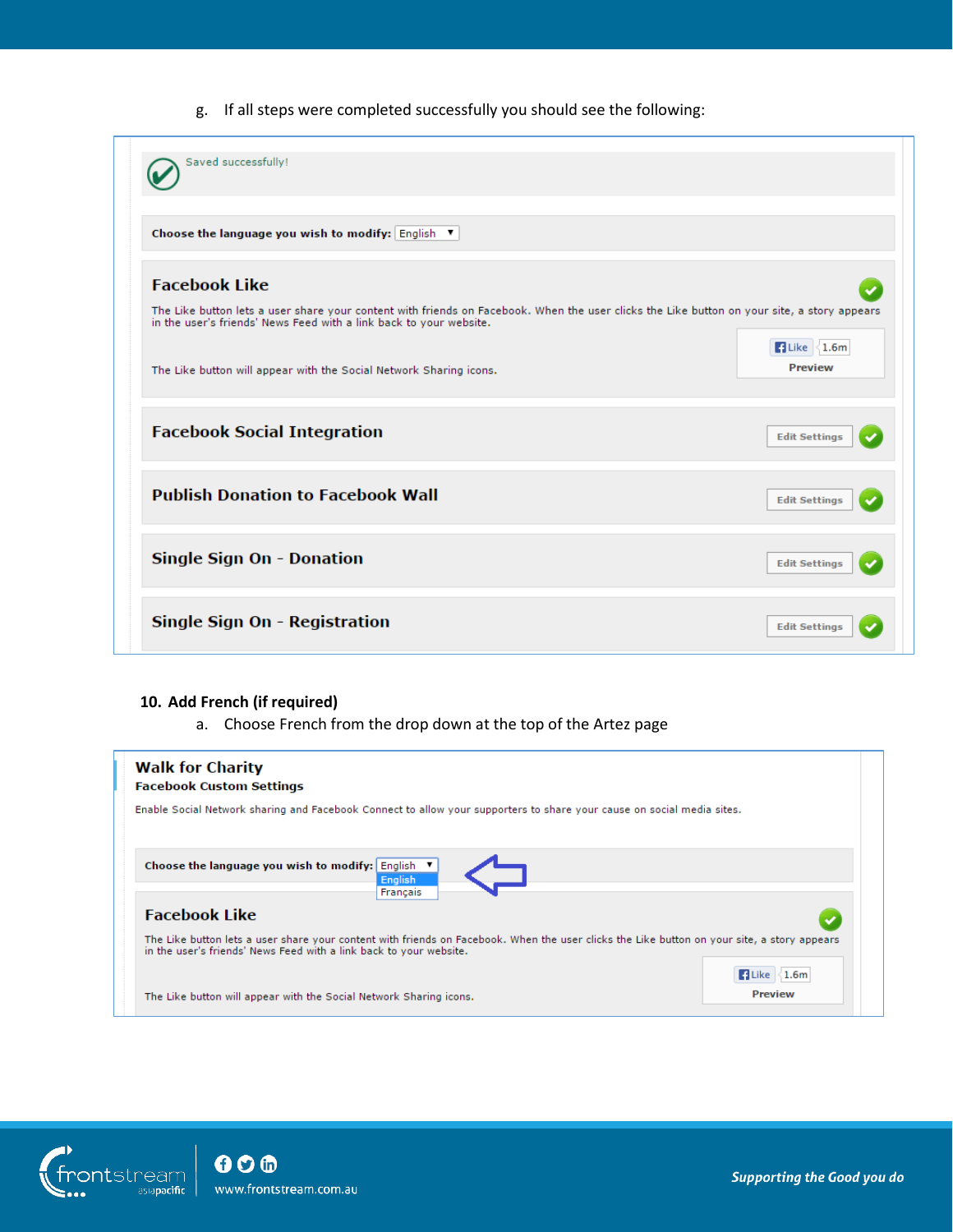b. Click on Edit Settings

| <b>Walk for Charity</b><br><b>Facebook Custom Settings</b>                                                                                                                                                        |
|-------------------------------------------------------------------------------------------------------------------------------------------------------------------------------------------------------------------|
| Enable Social Network sharing and Facebook Connect to allow your supporters to share your cause on social media sites.                                                                                            |
| Choose the language you wish to modify: Français V                                                                                                                                                                |
| <b>Facebook Like A</b>                                                                                                                                                                                            |
| The Like button lets a user share your content with friends on Facebook. When the user clicks the Like button on your site, a story appears<br>in the user's friends' News Feed with a link back to your website. |
| $\blacksquare$ Like $\blacksquare$ 1.6m<br><b>Preview</b><br>The Like button will appear with the Social Network Sharing icons.                                                                                   |
| <b>Facebook Social Integration</b><br><b>Edit Settings</b>                                                                                                                                                        |
| <b>Publish Donation to Facebook Wall A</b>                                                                                                                                                                        |

- c. App ID enter in as you did for English
- d. App Secret enter in as you did for English
- e. Organization Name put the French name of your organization
- f. Describes your Organization please choose non profit from the list
- g. Click Save

|                                       | 2. Agree to the Facebook Terms and Conditions<br>3. Copy both your App ID and App Secret for Step 5 [?] | 4. Scroll down and select "Website" and submit your Site URL [?] |  |
|---------------------------------------|---------------------------------------------------------------------------------------------------------|------------------------------------------------------------------|--|
|                                       | 5. Paste your App ID and App Secret below                                                               |                                                                  |  |
| Facebook App ID (required)            |                                                                                                         |                                                                  |  |
| 1075703582533921                      |                                                                                                         | $\overline{\mathbf{z}}$                                          |  |
| <b>Facebook App Secret (required)</b> |                                                                                                         |                                                                  |  |
|                                       | 87f211f0c751c822b4011700e76cb25b                                                                        | $\ddot{?}$                                                       |  |
| <b>Organization Name (required)</b>   |                                                                                                         |                                                                  |  |
| Ma Charité                            |                                                                                                         |                                                                  |  |
|                                       |                                                                                                         |                                                                  |  |
| Non Profit                            | What best describes your organization? (required)                                                       |                                                                  |  |
|                                       |                                                                                                         |                                                                  |  |



 $000$ www.frontstream.com.au